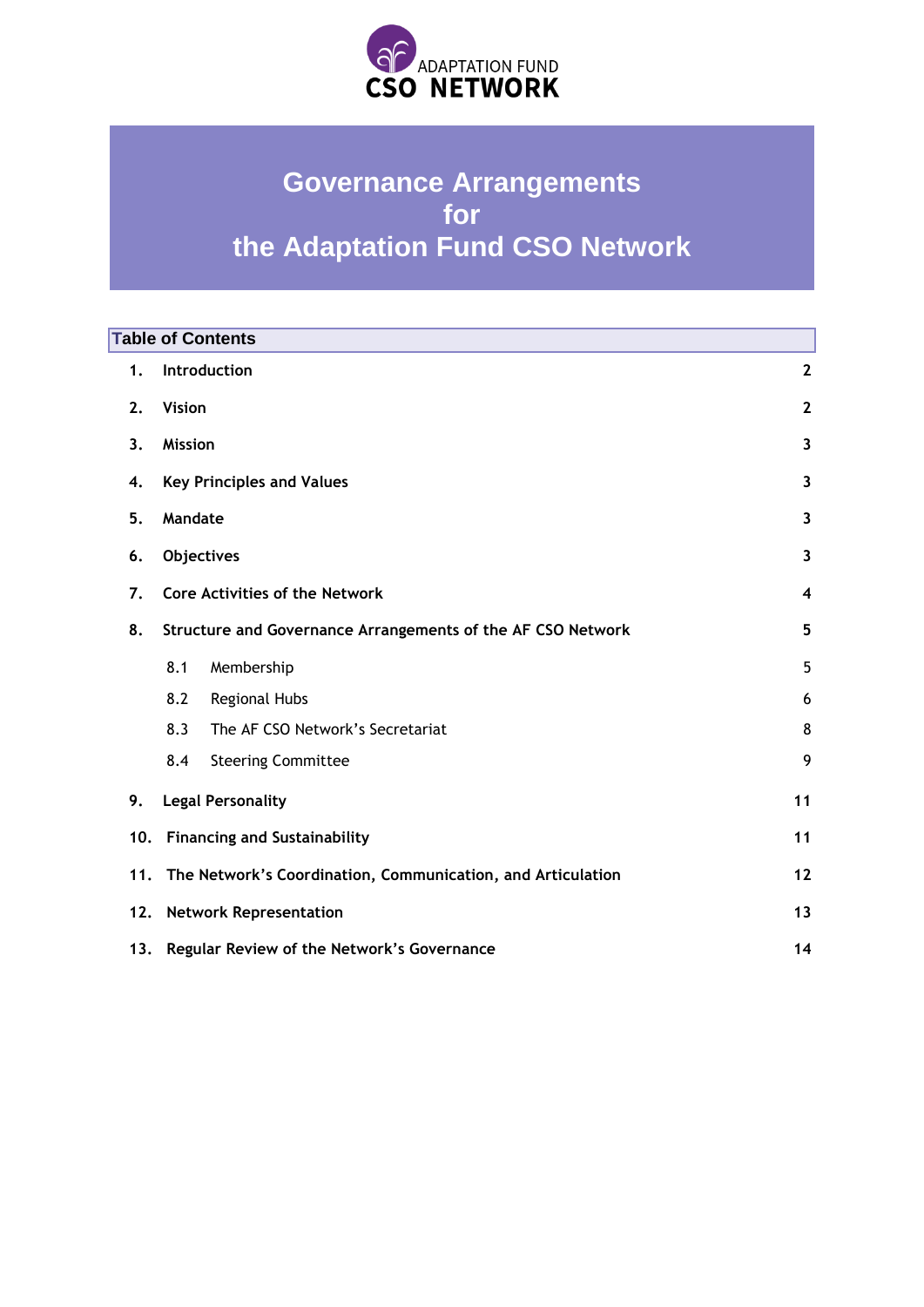

# <span id="page-1-0"></span>**1. Introduction**

The Adaptation Fund (AF) CSO Network, formerly the AF NGO Network, began its work in 2010. It served as an informal coalition of several civil society organisations (CSO), engaging in discussions and debate on AF policies and closely following AF projects' planning and implementation. This previously quite informal initiative of a few Southern CSOs gradually became institutionalised, resulting in formulation of the AF CSO Network's governance structure as outlined herein. This process has also resulted in the Network's decision to rename itself. The present name better reflects the scope of the Network as envisioned in this document.

For several years, a core group of CSOs varying in number, usually around 11 and mainly from the Global South, promoting the institutionalisation of the Network and trying to engage further CSOs in this process, has led the Network. The group, comprising the following, has actively worked to develop the present governance arrangements for the AF CSO Network: Conservation Action Practitioners (Rwanda), Development Alternatives (India), ENDA Energie (Senegal), Fundación Futuro Latinoamericano (Ecuador), Fundación Vida (Honduras); Germanwatch (Germany), Green Alternative (Georgia), Indigo Development and Change (South Africa), Jeunes Volontaires pour l'Environnement (Benin), and [Panos](https://www.ffla.net/en/about-us/)  [Caribbean \(Caribbean\).](https://www.ffla.net/en/about-us/) Germanwatch and Fundación Futuro Latinoamericano have jointly facilitated and coordinated this process with support from the International Climate Initiative from the German Federal Ministry for the Environment, Nature Conservation and Nuclear Safety.

After evaluating the advantages and disadvantages of establishing a separate legal personality for the Network, it was decided to not register the Network as an organisation and, thus, not establish the personality. This was mainly to avoid concentration of power within the Network, and other potential conflicts of interest observed at other joint initiatives and networks that established a separate legal personality.

The core group of CSOs, in consultation with a broader group of CSOs active in adaptation finance, and other key stakeholders, jointly developed the governance structure herein. The aim of this process and the present governance arrangements was to ensure that the AF CSO Network remains a legitimate, transparent, representative, and participative platform for coordinating and facilitating CSO engagement in the AF.

# **2. Vision**

<span id="page-1-1"></span>An international climate finance architecture equipped with adequate, predictable, and sustainable resources, in which the people and communities most vulnerable to climate change directly engage in and benefit from concrete, equitable, and gender-responsive adaptation policies and actions that actively promote the rights of local communities and indigenous peoples.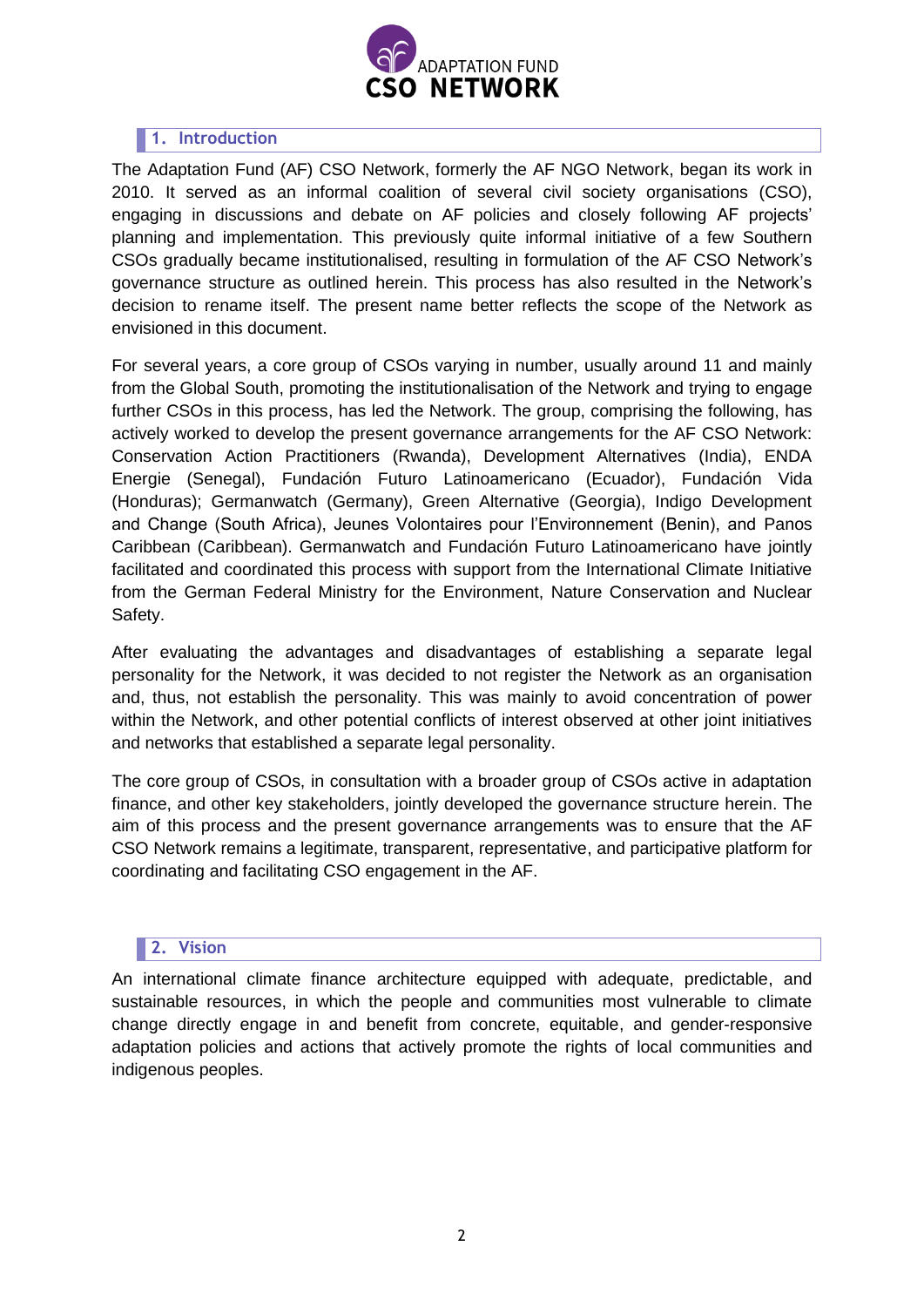

# <span id="page-2-0"></span>**3. Mission**

Ensure that the AF's policies, investments, and procedures effectively support those most vulnerable to the climate crisis' adverse impacts. This is reached by providing a global transparent, representative, participative, and enabling platform for CSOs to engage in AF processes in their countries and regions, as well as internationally.

# <span id="page-2-1"></span>**4. Key Principles and Values**

The following principles and values will guide the AF CSO Network's actions:

- 1. Subsidiarity
- 2. Transparency and accountability
- 3. Flexibility
- 4. Independence
- 5. Active stakeholder participation
- 6. Inclusiveness and representativeness
- 7. Empowerment

## <span id="page-2-2"></span>**5. Mandate**

The AF CSO Network began as an informal initiative by a small group of CSOs, mainly from developing countries, who began engaging in AF processes in their countries and at the AF Board level. In successive years, this group has further formalised its engagement in the Fund's processes and has encouraged other CSOs, mainly from the Global South, to do the same in their countries and regions.

During this process, the AF CSO Network has continued to be completely independent from the AF Board and its Secretariat. However, there are various AF policies and official documents expressly acknowledging the important role of civil society and stakeholder engagement in the complete cycle of AF project planning, implementation, monitoring, evaluation, and learning. The AF Medium-term strategy 2018-2022 not only recognises the various ways in which civil society is already actively contributing to the AF but also highlights the room for improving civil society's engagement in the AF, and refers to the AF Board's intent to work with the Network to explore modes for even greater collaboration.

The AF CSO Network has become a recognised stakeholder not only by the AF Board but also by other organisations from global civil society.

## <span id="page-2-3"></span>**6. Objectives**

- *1.* Promote meaningful, effective, equitable, and gender-responsive civil society engagement in AF processes and projects at national and regional levels.
- *2.* Strengthen local voices from the Global South by empowering participative civil society advocacy in the AF Board's policymaking and decision-making.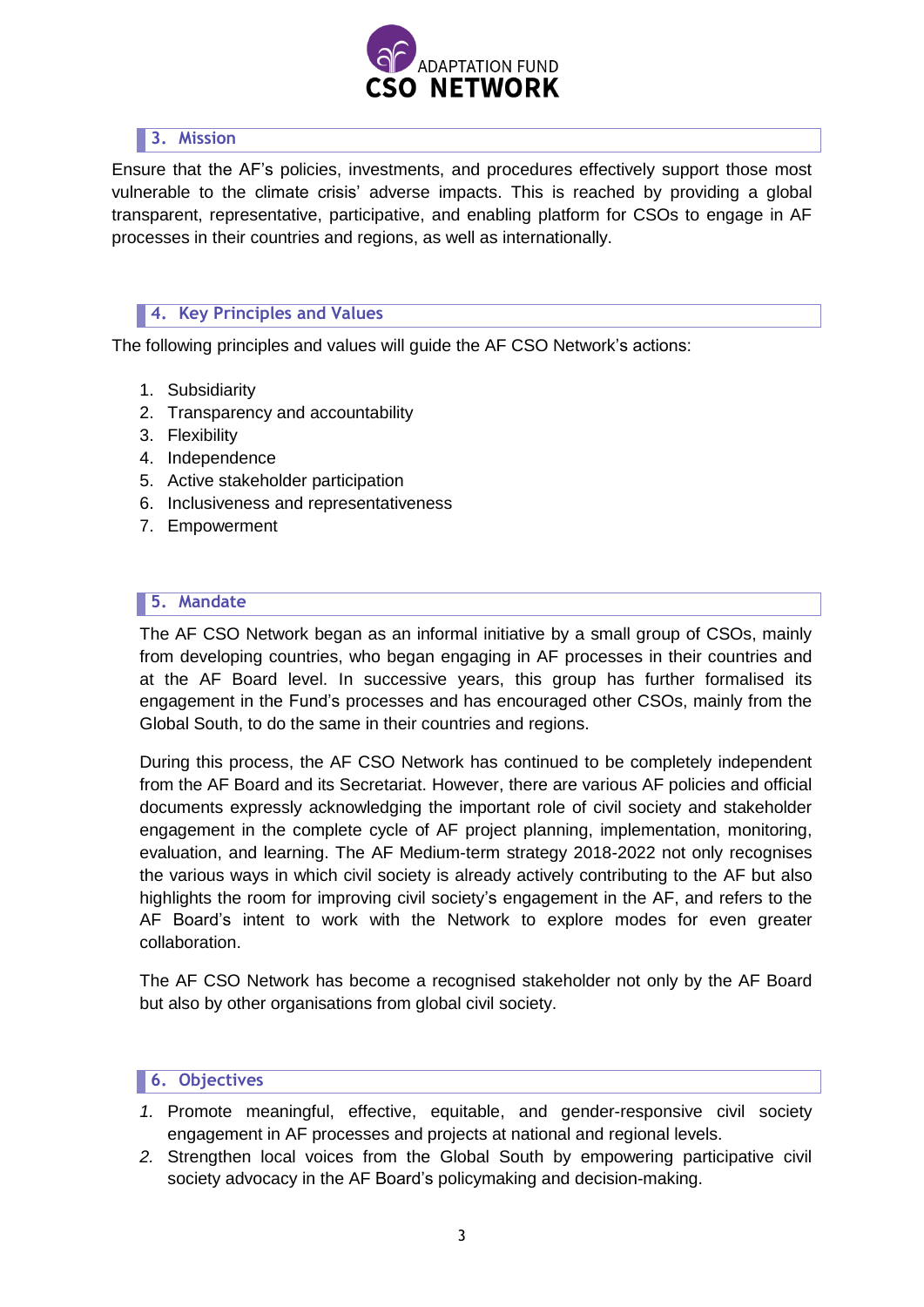

*3.* Facilitate collective learning and collaboration among CSOs engaged in AF programmes, projects, and processes.

# <span id="page-3-0"></span>**7. Core Activities of the Network**

The following activities are an indicative list of some of the Network's key recurring activities to guide points of CSO engagement with the Network.

Obj. 1 – Promote meaningful, effective, equitable, and gender-responsive civil society engagement in AF processes and projects at national and regional levels.

- *a)* Enhance CSOs' engagement in sub-national, national, and regional AF processes and projects with their respective decision-makers (e.g., Designated Authorities and focal points, or implementing and executing entities) at national and regional levels.
- *b)* Mobilise CSOs' feedback on AF project proposals and concept notes under consideration by the AF Board.
- *c)* Follow up, through local CSOs, on planning and implementation of AF projects and provide independent assessments and feedback on AF projects being implemented.

# Obj. 2 – Strengthen local voices from the Global South by empowering participative civil society advocacy and engagement in the AF Board's policymaking and decision-making.

- *a)* Host the Civil Society Dialogue, a standing agenda item at AF Board meetings, during which civil society representatives share independent insights on their countries' AF processes and projects communicating on-the-ground challenges and best practices, as well as respective recommendations, on behalf of the Network.
- *b)* Facilitate and coordinate a participative process among CSOs for the joint development of recommendations for the AF Board to consider.
- *c)* Promote an enabling environment within the Fund's policies and procedures, which allows for meaningful and effective civil society engagement.
- *d)* Provide feedback to the AF Board via regular exchanges with the AF Secretariat and participate in stakeholder consultation processes.

Obj. 3 – Facilitate collective learning and collaboration among CSOs engaged in AF programmes, projects, and processes.

- *a)* Strengthen knowledge of the AF and of respective engagement opportunities for global civil society.
- *b)* Support Network members in sharing, with other CSOs and decision-makers, experiences and lessons learnt from AF projects.
- *c)* Contribute to learning and exchanges among civil society networks involved in climate finance at global and regional levels.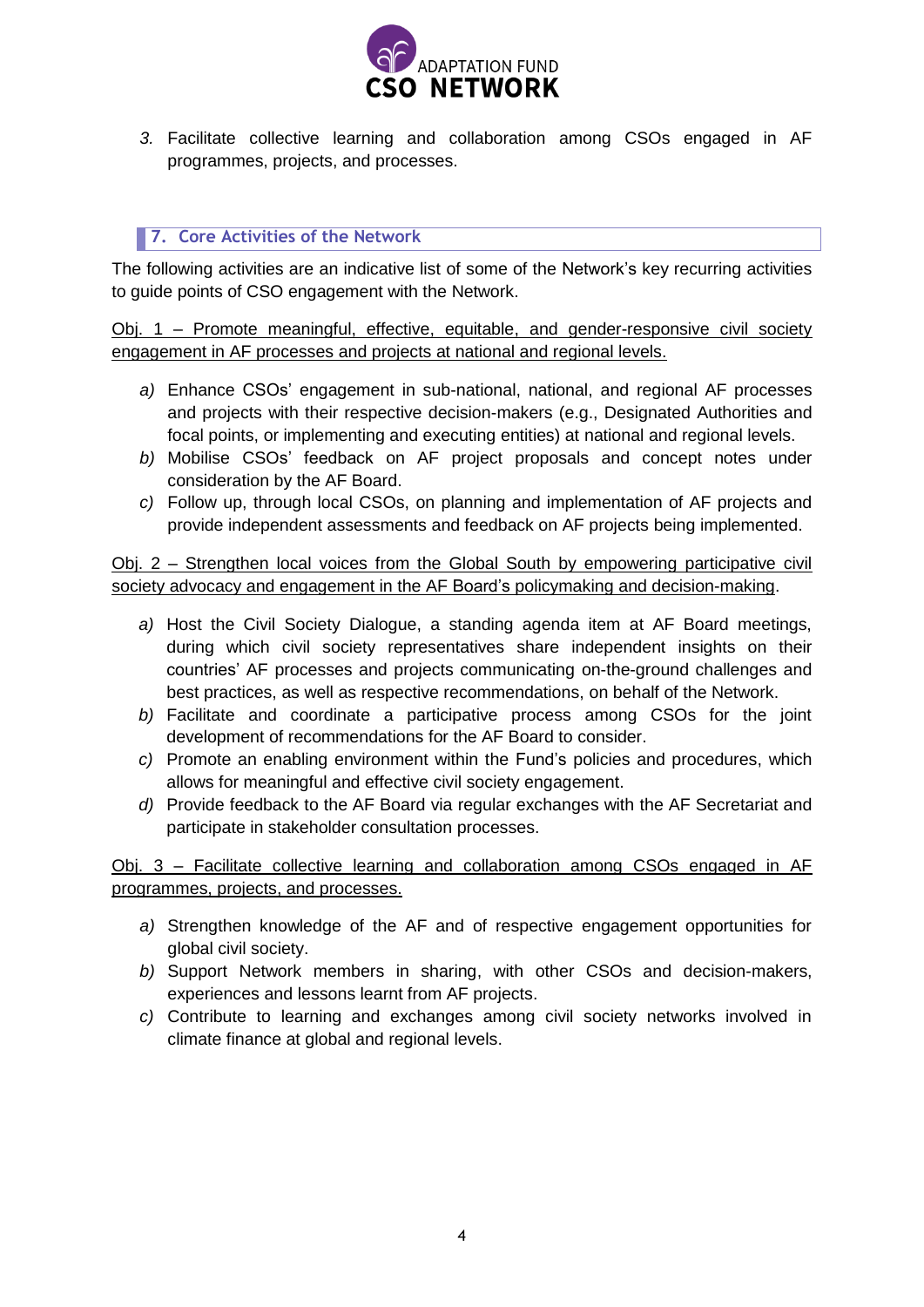

## <span id="page-4-0"></span>**8. Structure and Governance Arrangements of the AF CSO Network**

This section sets out the AF CSO Network's structure and governance arrangements. It covers the roles and responsibilities of the Network's members, Regional Hubs, Secretariat, and Steering Committee. Figure 1 illustrates and explains the structure and governance arrangements of the AF CSO Network, as a coalition of civil society organisations (CSOs) engaging in discussions and debates on AF policies and closely following the planning and implementation of the Fund's projects.



## Figure 1. AF CSO Network organisational chart

## **8.1 Membership**

<span id="page-4-1"></span>Network membership is open to all interested stakeholders from CSOs worldwide that support the Network's principles and objectives and wish to engage with the AF. However, with the AF implementing its adaptation actions in developing countries, the Network particularly relies on the input of its member CSOs from the Global South. The Network members are thus mainly from Global South countries. These members engage in the Network's activities and act as the Network's voice in their countries and regions.

The member CSOs may include non-governmental organisations (NGOs), foundations, indigenous people's organisations, women's organisations, youth organisations, faith-based organisations, community-based organisations, social enterprises and associations, trade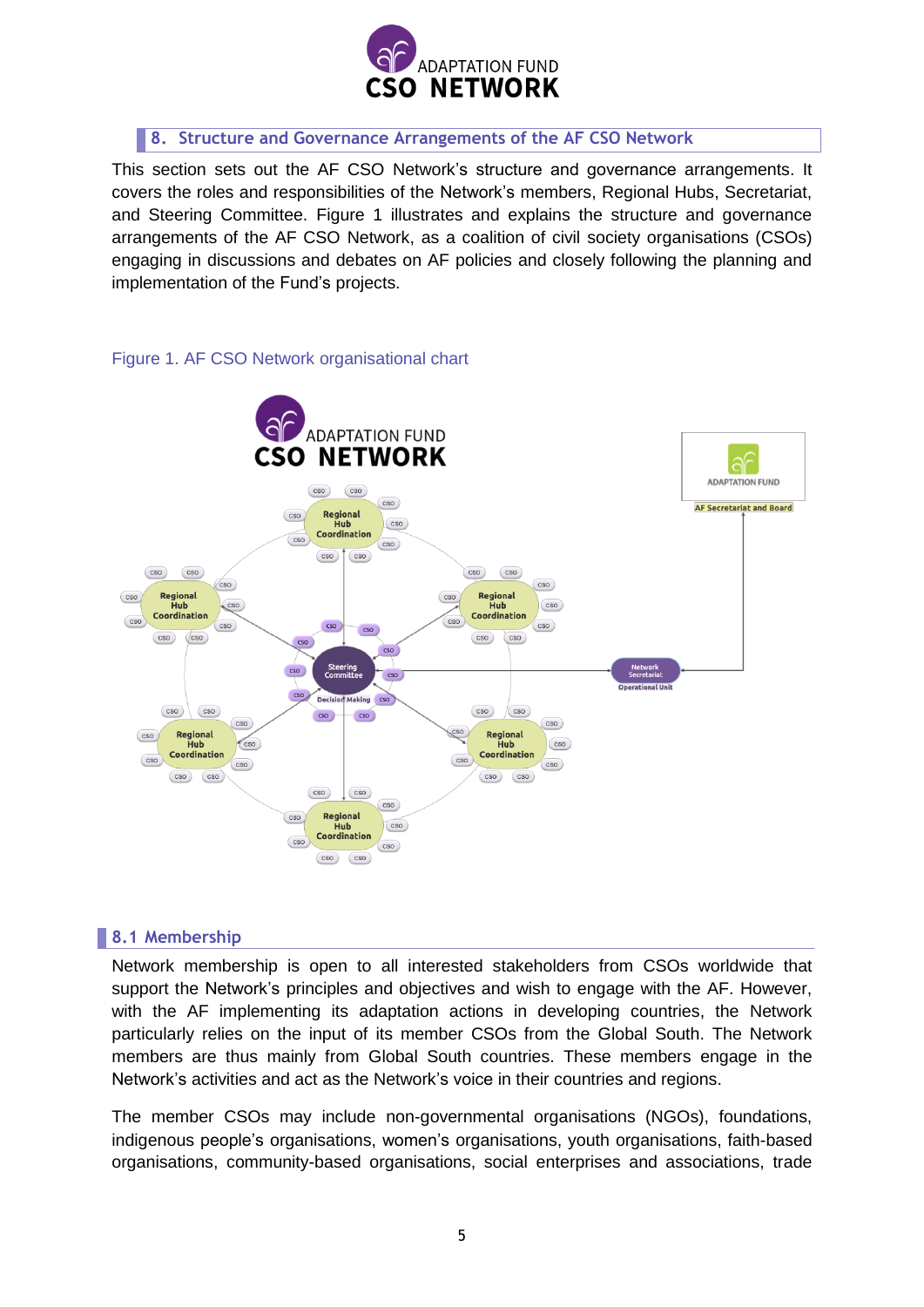

unions, academic or research institutions, and other types of public benefit organisations from civil society and that align with the Network's principles and values. The member CSOs' geographic scope also varies. While some organisations focus on implementing local adaptation activities, others focus on national, regional, and in some cases global adaptation actions and policy processes. This large number and variety of CSOs ensures global and bottom-up legitimacy of the Network's policy positions and recommendations. The Network only includes members from civil society but recognises the need for complementarity and synergy with the private and government sectors whenever possible.

Currently, membership is free and in-kind contributions are voluntary. However, in the future, the AF CSO Network may explore introducing a membership fee for certain kinds of organisations.

Member CSOs are invited to participate in the Network and can contribute to and benefit from the Network in various areas. Members benefit from being part of the Network, associating with experts on adaptation and adaptation finance, and from staying closely connected to developments within the AF, both internationally and within their countries and regions. Having an organisational background on climate change adaptation and climate finance topics helps an organisation to optimally benefit from and contribute to the Network's activities, though it is not a requirement for joining the Network.

Members benefit from and participate in the Network in the following ways:

- Receive regular updates and information on AF policies and processes.
- Are informed of new project proposals in their countries and regions submitted to the AF and are encouraged to review them with a view towards enhancing the design of project proposals and concept notes.
- Benefit from regional platforms wherein they can exchange experiences and lessons learnt regarding AF processes.
- Implement or promote peer-to-peer learning.
- Participate in the Network's online courses that aim to empower members to actively engage in AF projects and processes globally and locally.
- The Network serves as a platform to make local member CSOs' voices and experiences heard at an international AF decision-making level.

The Network operates through a decentralised structure, with member CSOs mainly engaging with the Network via Regional Hubs, through which most communication with Network members takes place.

## **8.2 Regional Hubs**

#### <span id="page-5-0"></span>**Regional Hubs' Function**

The Regional Hubs serve as a central mechanism for member engagement in the Network. They facilitate better coordination of communication and activities between members in a particular region and that may have shared interests or language groups. Regional Hub engagement accompanies general communication to all Network members on relevant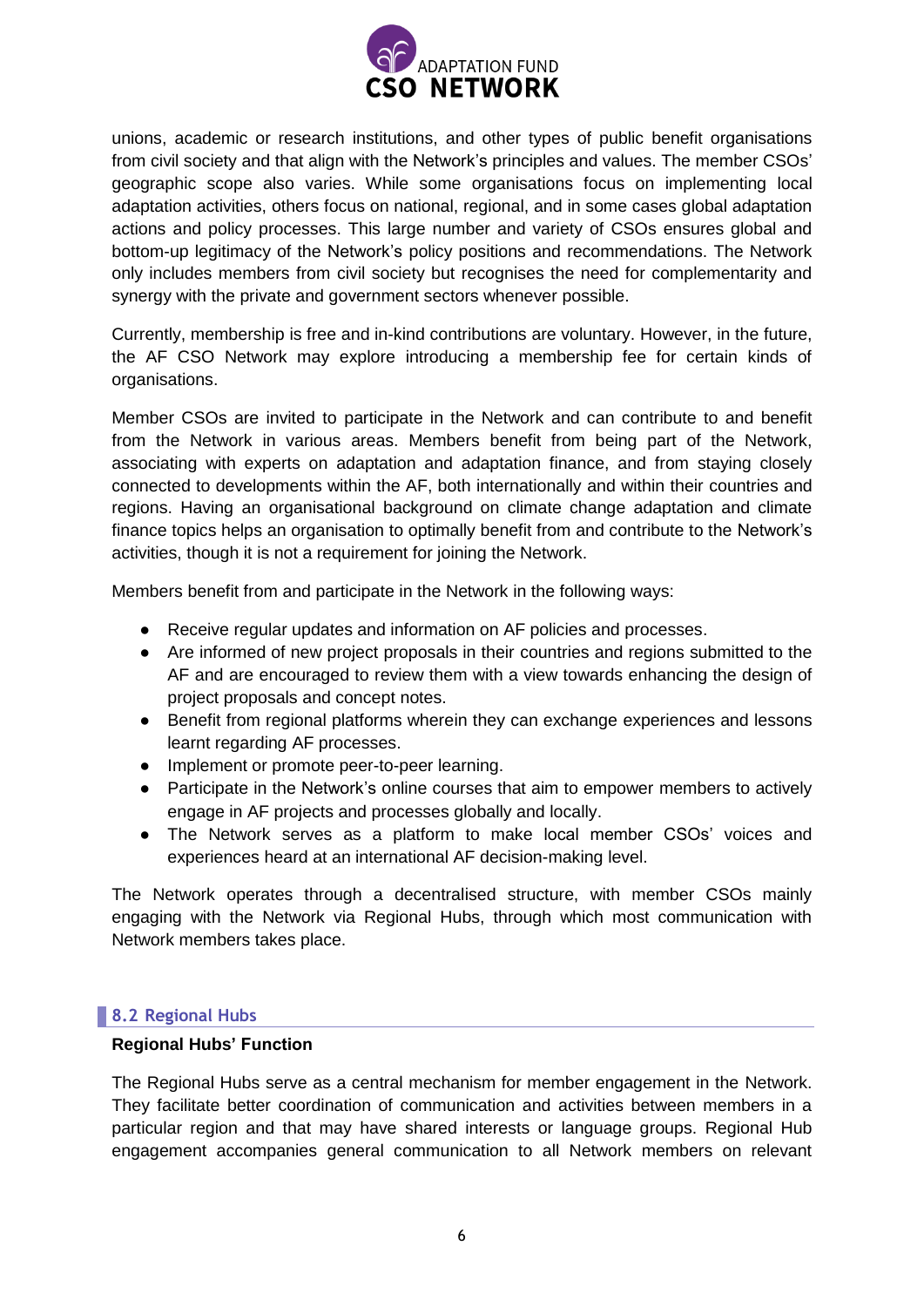

issues and thematic working groups, such as the Policy Task Force, in which all members are encouraged to participate.

## **Formation of New Regional Hubs**

The Network comprises eight Regional Hubs that established CSO members (Regional Hub Coordinators) voluntarily facilitate and coordinate. The Network aims for the hub structure to cover all regions. However, this will rely on the voluntary contributions of CSO members that have the necessary financial and human capacity to establish or maintain the required Regional Hubs; therefore, not all regions may be served by an existing Regional Hub at any given point in time.

If a CSO member's region is not covered by an existing hub, the member may either choose to join an existing Regional Hub or volunteer to set up a new hub for its region if it has the financial and human capacity to establish and coordinate it. Formation of a new Regional Hub requires prior consent of the Network's Steering Committee and should aim to not duplicate any existing hub structures.

The initial Regional Hubs (2021) are:

- Caribbean, in collaboration with other Small Island Developing States (SIDS) regions
- Eastern Africa
- Eastern Europe, Caucasus, and Central Asia
- Global North
- Latin America
- South Asia
- Southern Africa
- Western and Francophone Africa

## **Regional Hub Coordinators**

Regional Hubs are facilitated by up to two member CSOs from a given region that have the required capacity to voluntarily assume this task. The Network mainly relies on member CSOs' voluntary work to fulfil this task. Financial support for member CSOs to host Regional Hubs cannot be guaranteed. The Network's Secretariat and Steering Committee will support efforts to mobilise funding from potential donors for this function. Regional Hub Coordinators have the following responsibilities:

- Provide a regional platform for exchange on AF projects and processes.
- Facilitate and coordinate communication with and among the Regional Hub's member CSOs.
- Promote the AF CSO Network among CSOs in the region and encourage them to join the Network and the respective Regional Hub.
- Promote the Network's capacity-building initiatives on engagement opportunities for CSOs in AF processes.
- Provide regular information and updates on AF projects and processes relevant to the region.
- Mobilise and coordinate feedback from the hub's member CSOs on AF project proposals and concept notes to be considered by the AF Board.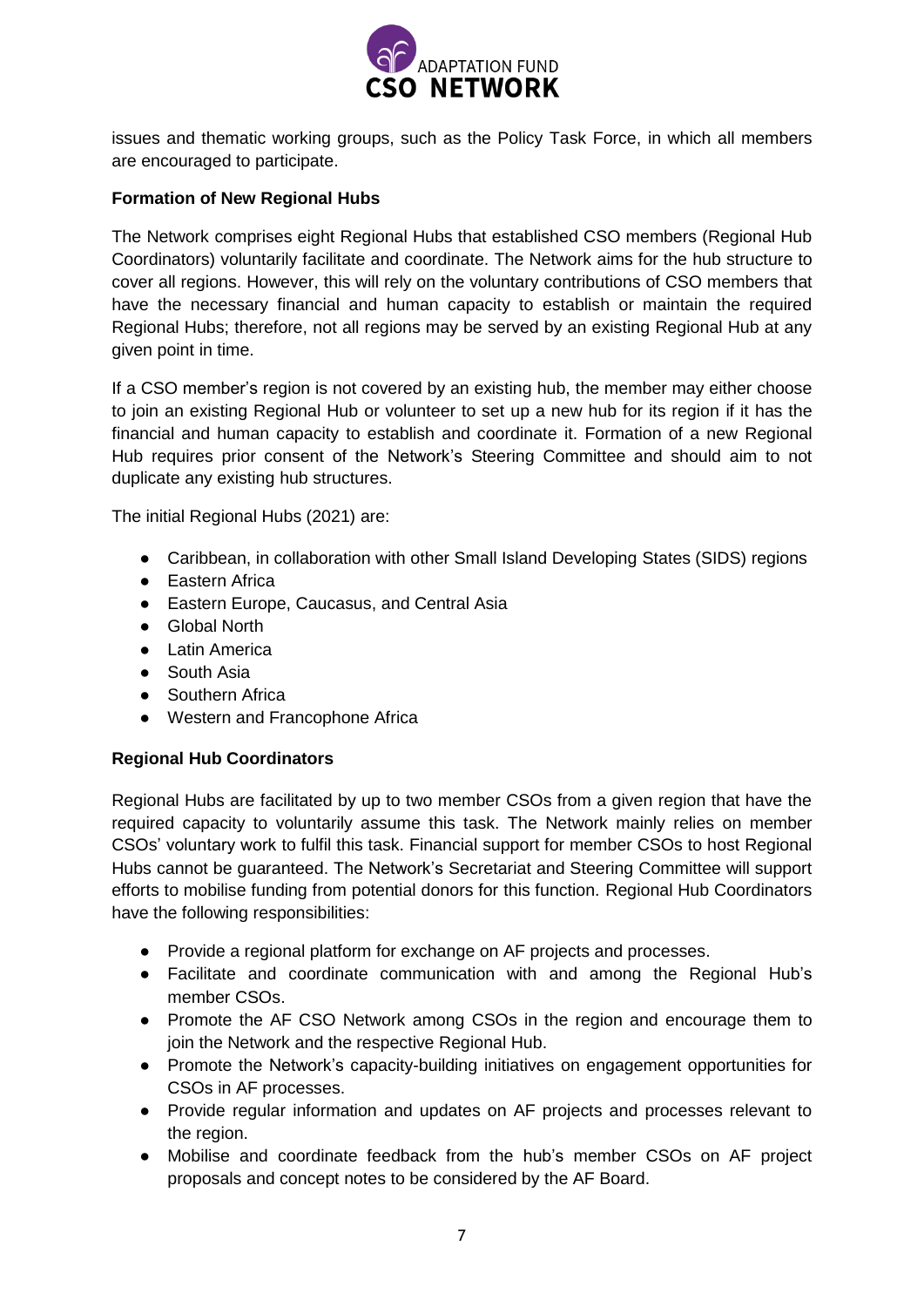

- Encourage CSO members of the hub to engage with decision-makers on AF processes in their countries.
- Encourage CSO members of the hub to conduct independent assessments of AF projects being implemented in their countries.
- Promote collective learning on experiences with AF projects and processes at the national level among CSOs in the region.
- Mobilise funds for Regional Hub coordination.

## **Nomination and Selection of Regional Hub Coordinators**

The Network's member CSOs from a respective Regional Hub can nominate representatives from within their hub to be Regional Hub Coordinator. Nominations should only be put forward with the nominee organisation's prior consent. They should be accompanied by the motivation outlining the nominee's experience, expertise in relevant fields, and resources. Nominees should demonstrate that they have the required experience, expertise, resources, and legitimacy to perform Regional Hub coordination. Regional Hub Coordinators will serve for up to 3 years and can be re-elected for a second term. In exceptional circumstances, an additional term may be considered if motivated by Network members from the respective region. If there is more than one nominee for one position of Regional Hub coordination, the hub may consider a voting procedure. A smooth transition of Regional Hub Coordinators should be ensured to avoid losing the respective hub's institutional memory. The Steering Committee will develop respective terms of reference for Regional Hub coordination to ensure this role meets the regional members' needs.

The core group of CSOs mentioned in the introduction, which have been leading the process of further institutionalising the AF CSO Network, will be the first Regional Hub Coordinators. They serve for an interim term ending in 2024.

# **8.3 The AF CSO Network's Secretariat**

#### <span id="page-7-0"></span>**Responsibilities of the Network Secretariat**

The AF CSO Network's Secretariat coordinates and facilitates the Network's overall operation and serves as the Network's main point of contact. It is the main liaison point between the Network and the AF Board and its Secretariat.

The Network's Secretariat has the following responsibilities:

- Coordinate general inquiries addressed to the Network, or feedback requested from the Network.
- Coordinate preparation of joint positions of CSOs regarding policy recommendations for the AF.
- Maintain the AF CSO Network website and coordination of related processes.
- Serve as the Network's institutional memory and ensure efficient and effective knowledge management within the Network.
- Engage in regular exchanges with the AF Secretariat on the Network's behalf.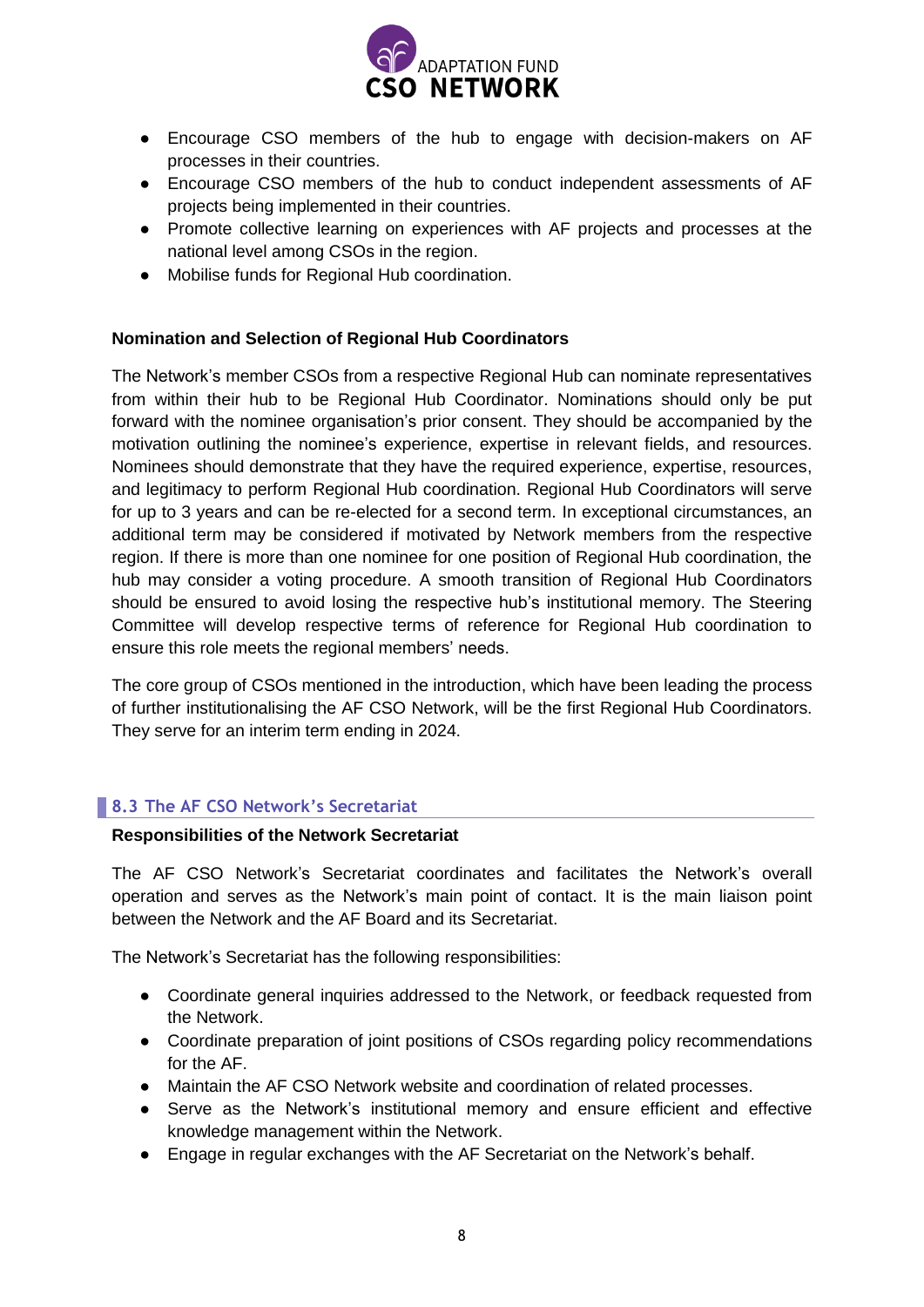

- Provide regular updates and information on relevant AF process to the Network's Steering Committee, Regional Hub Coordinators, and the broader network members.
- Stimulate day-to-day network activities based on an annual planning exercise.
- Facilitate overall capacity-building, knowledge-sharing, and learning activities.
- Coordinate, prepare, and follow up on meetings with Regional Hub Coordinators; the Steering Committee and other relevant meetings involving the Network.
- Initiate and facilitate task forces on specific topics.
- Engage in fundraising activities with potential donors, together with representatives from the Network's Steering Committee, to mobilise financial resources needed to maintain the Network's activities.

## **Composition**

The AF Network's Secretariat comprises up to three member CSOs of the Network, of which at least half must be from the Global South. Ideally, these organisations should also be accredited UNFCCC observer organisations, as this status allows them to register as observers for AF Board meetings. Organisations voluntarily serve as the Network's Secretariat and must ensure they have the required financial and human capacities to perform this task. To ensure that smaller CSOs with less financial resources and from developing countries can also perform this task, the Network's Secretariat and Steering Committee will strive to mobilise funding from potential donors to financially support smaller CSOs from developing countries to fulfil this function.

## **Nomination and Selection Process**

From 2022, member CSOs assuming the role of the Network's Secretariat will serve for up to 3 years and may be reselected for up to two consecutive terms. To ensure continuity and no loss of institutional memory, ideally, only one vacant position for a joint Network Secretariat should be elected at a time. Based on the Secretariat's existing roles and functions, the Steering Committee will develop terms of reference for this role. When a Secretariat post becomes available for re-election or there is a vacant position for the Secretariat, a call for expressions of interest and the terms of reference will be shared with the Network members, ideally before conclusion of the previous Secretariat's term. The Steering Committee will review all applications. If there is more than one suitable organisation applying for a vacant position, the Committee will facilitate a process for Network members to elect a candidate based on applicants' suitability to fulfil the terms of reference of the Secretariat and fulfil the Network's objectives. Organisations serving as Secretariat cannot be part of the Steering Committee.

# **8.4 Steering Committee**

## <span id="page-8-0"></span>**Responsibilities of the Steering Committee**

Selected Steering Committee representatives serve as ambassadors for the Network in the international climate policy sphere and advocate for the AF CSO Network among peers. The Steering Committee is tasked with pursuing the Network's overall sustainability, including financial sustainability, and taking corresponding measures.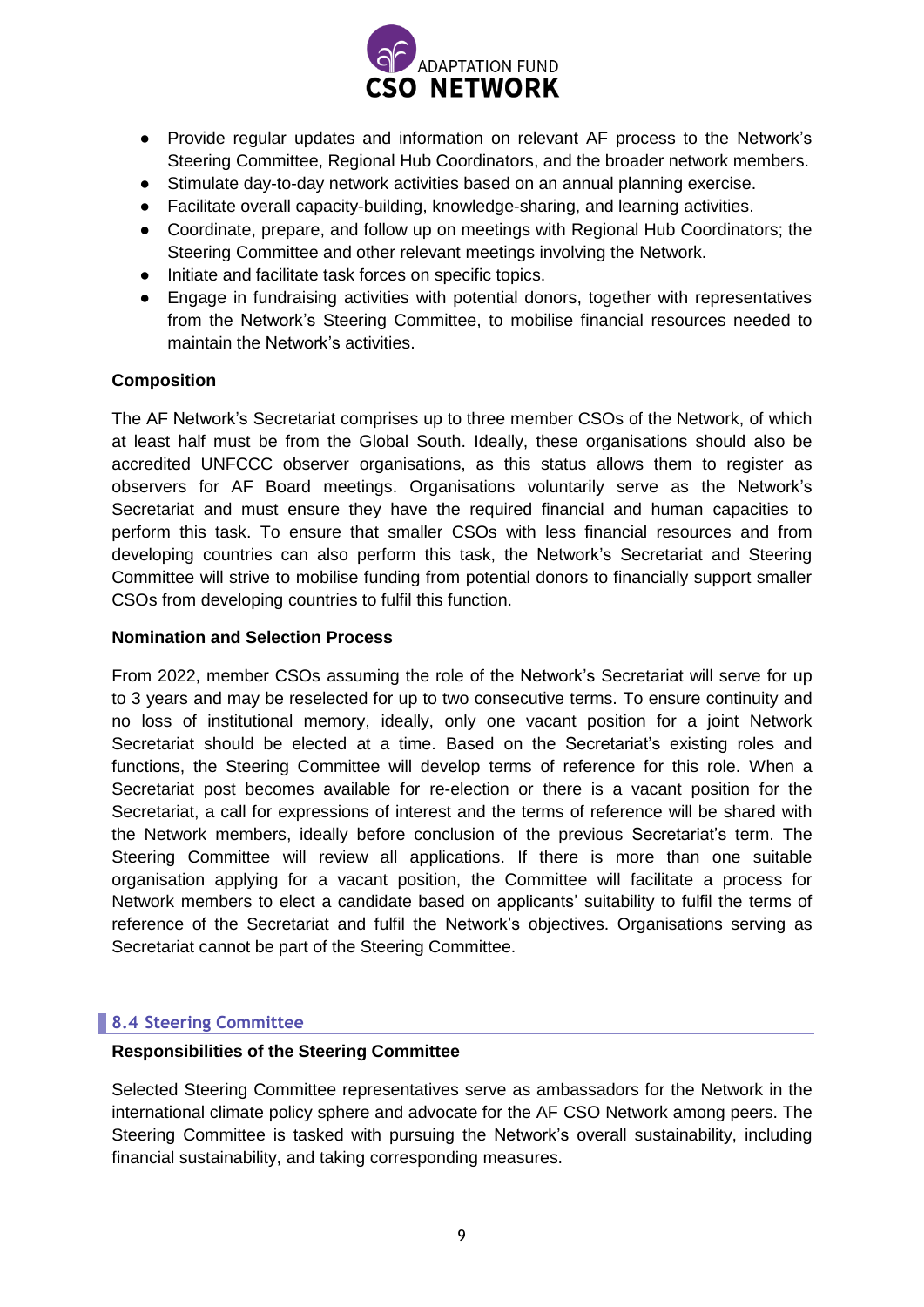

The Steering Committee reviews the professional competence of representatives from member CSOs that apply to coordinate and facilitate a Regional Hub or be the Network's Secretariat. Based on that review, the Committee will approve the final selection of Regional Hub Coordinators and organisations serving as Secretariat.

# **Composition**

The Steering Committee aims to represent the voices and interests of those most vulnerable to climate change. These notably include marginalised groups in the Global South, such as women, indigenous peoples, disabled persons, youth, and older people. It comprises nine individuals, each representing a Network member organisation. These individuals are chosen based on their professional competence and their expertise in relevant areas. The Steering Committee's composition is representative and reflects criteria such as diversity and gender balance, regional balance, expertise in relevant areas in the field of adaptation finance, and representatives from different types of CSOs. As the AF implements its adaptation actions in developing countries, the AF CSO Network specifically relies on the expertise and experiences of representatives from developing country CSOs. Thus, at least seven of the nine individuals on the Committee are selected from among Global South CSO members. Each region should be represented in the Committee through either a respective Regional Hub Coordinator or another CSO member actively engaged in the region. Secretariat members will not be eligible to serve on the Committee, and if a Committee member's organisation assumes this role, they will recuse themselves from the Committee.

## **Nomination and Selection Process**

The core group of CSOs, which have been leading the process of further institutionalising the AF CSO Network and were mentioned in the introduction, will form the first Steering Committee. They will serve an interim term ending not later than in 2024. Representatives in the AF CSO Network's Steering Committee serve a 3-year term, renewable for one term. To ensure continuity, ideally, only three positions in the Steering Committee will be vacated and elected at a time. Thus, the Network will annually elect successors for three vacant Steering Committee positions.

Individuals who will serve on behalf of the Network's eligible member organisations can be nominated to serve on the Steering Committee. The Network's Secretariat, with the respective Regional Hub Coordinators' assistance, will collect nominations and confirm nominees' eligibility before forwarding nominations to the Network members for review. AF CSO Network Regional Hub Coordinators can be nominated but should then recuse themselves from the election process. The Secretariat, in collaboration with Regional Hub Coordinators, will facilitate the election process by the Network's members to elect new Steering Committee members.

If a Steering Committee representative vacates their position before the end of their term, resulting in a lack of regional or interest group representation, nominations for an interim representative will be accepted, subject to the nominee's prior consent. These will be accompanied by the motivation outlining the nominees' experience and expertise in relevant fields. The Network's Secretariat, in collaboration with the respective Regional Hub Coordinators, will collect nominations and confirm nominees' eligibility before forwarding the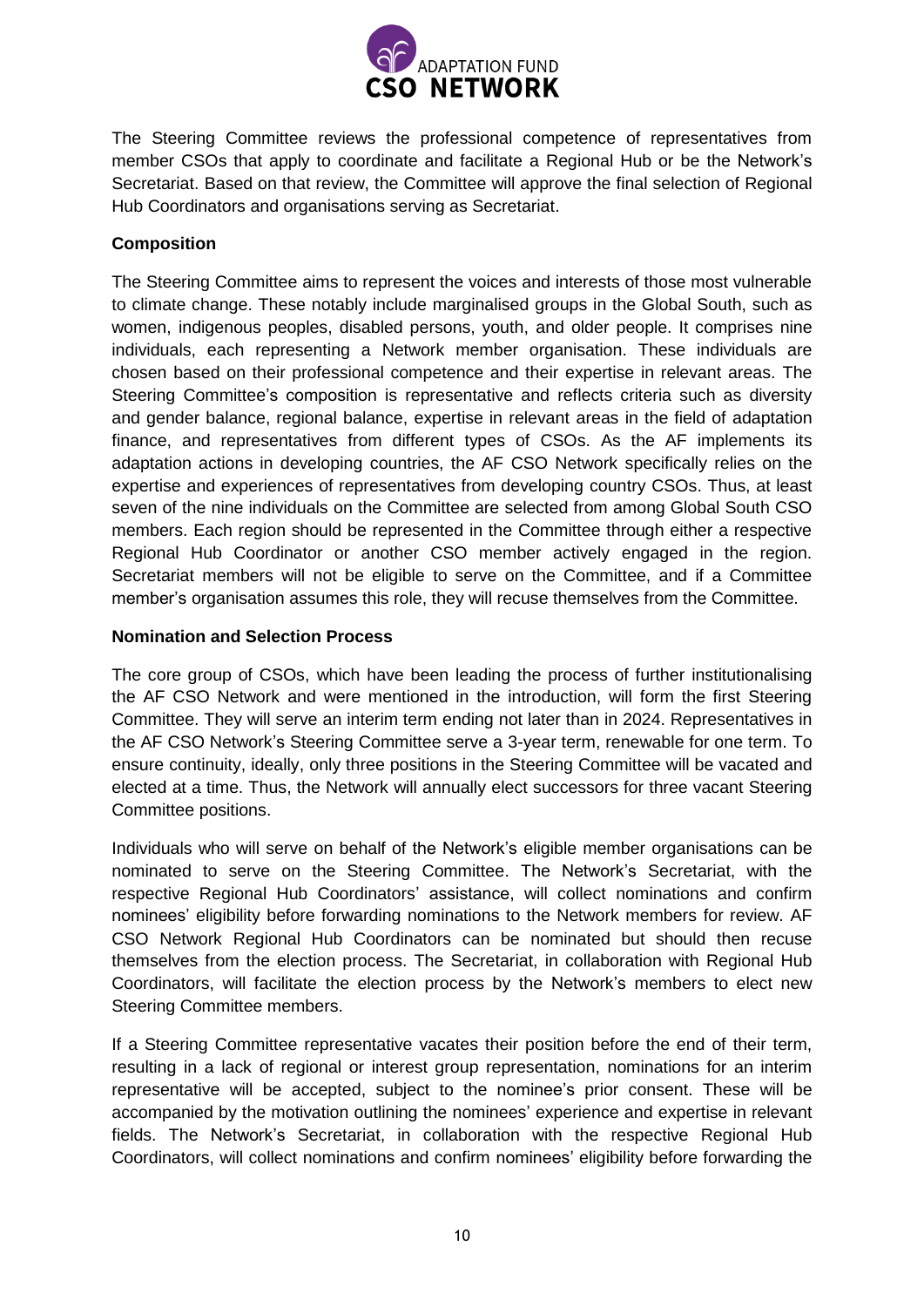

nominations to the respective regions to select an interim representative to serve until the next formal election process.

## <span id="page-10-0"></span>**9. Legal Personality**

The AF CSO Network is a voluntary international association of civil society organisations guided by a Steering Committee and does not have its own registered legal personality. The Network's Secretariat and the Regional Hub Coordinators facilitate the Network's day-to-day operation. The Network's Steering Committee oversees those activities and decides on the Network's direction.

In situations in which a legal personality is needed for certain processes within the Network, the AF CSO Network will select a legal host from among its member organisations that can assume this role. Ideally, this will be one of the organisations serving as the Network's Secretariat. This is exercised, for example, when the Network obtains institutional funding that an organisation with a legal personality must manage. In this case, the Network's Steering Committee will set up an agreement with the organisation volunteering to assume the responsibility of legal host for the Network. This legal host is subject to annual financial audits.

## <span id="page-10-1"></span>**10. Financing and Sustainability**

The Steering Committee develops and annually reviews a financial sustainability strategy for the Network and accordingly adopts an annual action plan.

The Network's long-term sustainability strongly depends on member CSOs' in-kind contributions – non-monetary contributions of time, expertise, experience, and knowledge. All member CSOs are encouraged to integrate Network activities in their project portfolio. This will allow them to actively engage in the Network's activities, Regional Hubs, and other task forces.

The Network's Steering Committee and Secretariat pursue fundraising activities for the Network to ensure that many of the smaller CSOs from developing countries can actively engage in the Network's activities. The Network has historically received project funding from Germany's International Climate Initiative and that has been channelled through Germanwatch and mainly used for the Network's further institutional strengthening. However, this funding has been increasingly difficult to source. The AF CSO Network seeks both institutional funding from donors to support general Network activities through a legal host, and project/programme grants that the organisations serving in the Network's Steering Committee and Secretariat, and as Regional Hub Coordinators, obtain from donors to specifically support the Network's activities, including capacity-building efforts.

In the future, the AF CSO Network will explore other funding options to contribute to the Network's financial sustainability and independence. These options may include requiring membership fees from certain groups of CSO members, and generating resources from the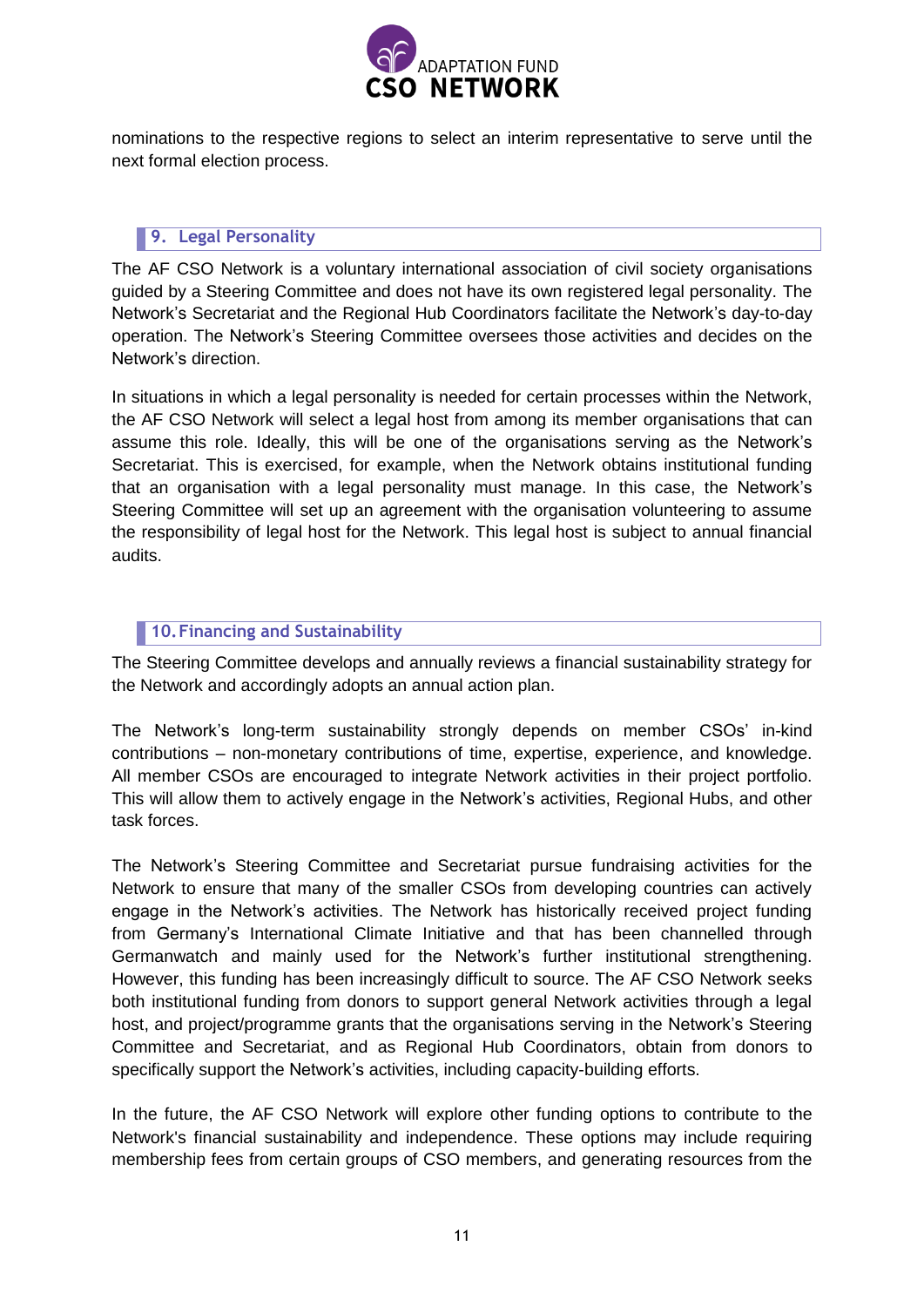

sale of services, such as its advertising on online capacity-building courses, which are offered for free to Network members.

Moreover, the AF CSO Network continues to advocate that the AF's administrative budget covers certain travel costs of developing country CSO representatives who contribute to the CSO Dialogues or as potential 'active observers' during AF Board meetings.

## <span id="page-11-0"></span>**11. The Network's Coordination, Communication, and Articulation**

#### **Coordination, Communication, and Articulation with Member CSOs**

The Network's regular communication with its member CSOs mainly occurs virtually and both directly from the Network Secretariat and in a decentralised manner through the Network's Regional Hubs. The Regional Hub Coordinators maintain regional mailing lists through which regional exchange is facilitated. Regional exchanges take place in the Regional Hub's working language. Regional Hub Coordinators are also encouraged to conduct virtual meetings of their hub at least twice a year.

In addition to the Network's regional exchange, the Network's Secretariat facilitates Network communication and provides periodic general communication with all Network members on relevant general updates and information related to the AF or the AF CSO Network. It will use any appropriate tool that may facilitate or strengthen communication between members.

The Network aims to organise virtual General Meetings at least once every 2 years, with all members invited to participate. During those meetings, the Network's Steering Committee, Secretariat, and Regional Hub Coordinators share insights with all members on the Network's past accomplishments and achievements, and discuss the Network's future directions jointly with all members.

The Network's Policy Task Force develops policy recommendations for the AF Board. It is mainly coordinated through a mailing list and shared documents. All Network CSO members are encouraged to join the Task Force if they have the capacity and are interested in reviewing agenda items for AF Board meetings, and other relevant policy issues related to the AF's work, and jointly develop positions and recommendations on the Network's behalf.

The Network may periodically establish additional issue working groups to address particular concerns or move forward identified areas of work. At least one member of the Network's Steering Committee, a member of the Secretariat, and at least one Regional Hub Coordinator lead the working groups. The groups may, however, include members of the wider Network who are interested in engaging on the respective issue.

## **Coordination, Communication, and Articulation among the Network's Regional Hub Coordinators, Steering Committee, and Secretariat**

The Network's Secretariat and all Regional Hub Coordinators hold monthly virtual coordination meetings, which the Network's Steering Committee joins every second month.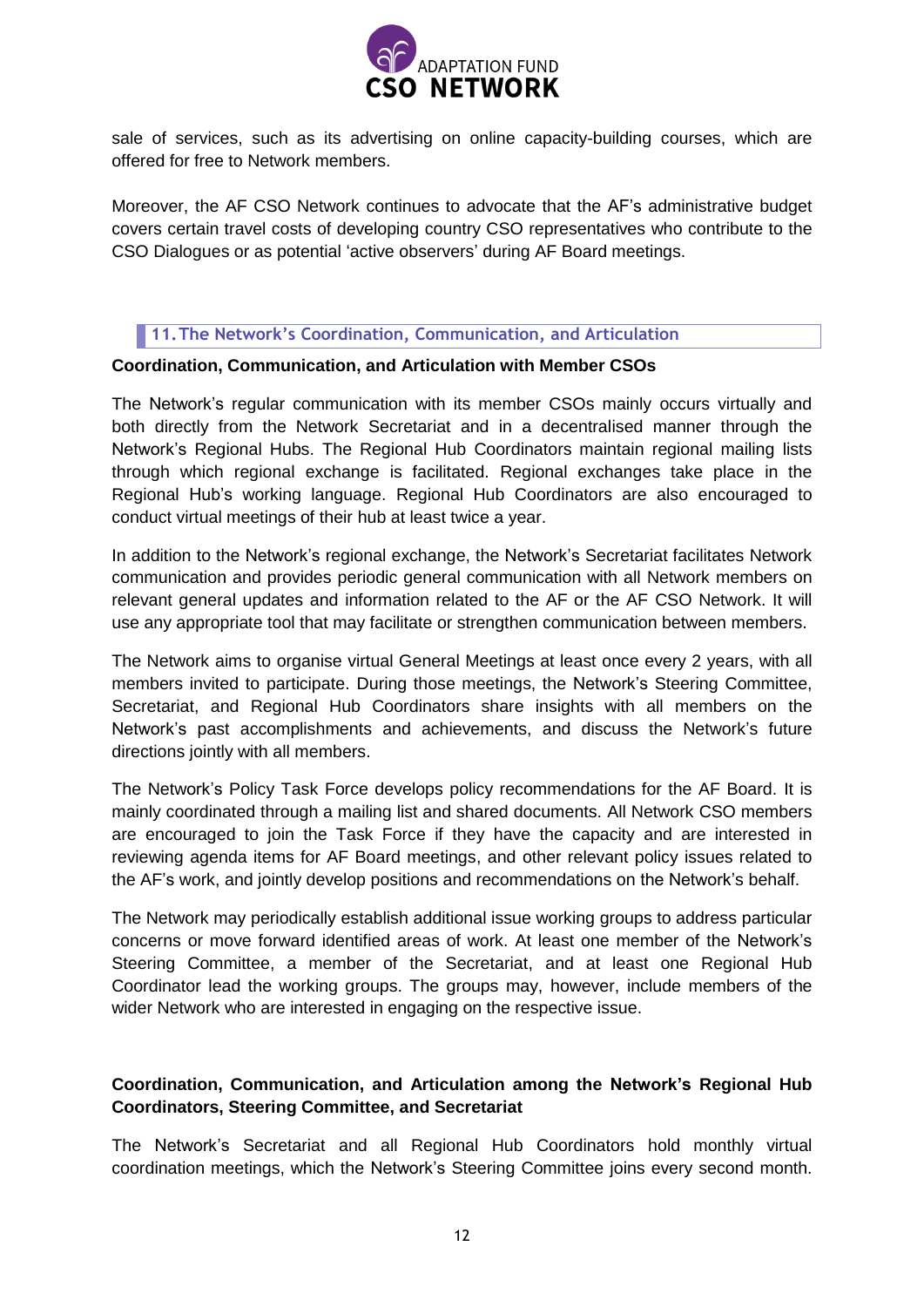

Regional Hub Coordinators or representatives of the Steering Committee not participating in two consecutive meetings, or two per year, are asked by the Network's Secretariat if their time permits them to continue to serve. They are automatically removed from the Steering Committee if they miss more than three meetings in a year.

The Network's Secretariat convenes an annual strategy workshop with members of the Network's Steering Committee, all Regional Hub Coordinators, and the Network's Secretariat to undertake strategic planning for the Network. If the Network has sufficient financial resources, this workshop takes place in person. Periodically, the workshop includes input from external experts as required.

All the above meetings must have their minutes recorded and made available to the Network's members.

#### External Network Communication

The Network's Steering Committee, with the Network Secretariat's support, will periodically develop external communication strategies to:

- a) Ensure current and potential CSO members awareness of the Network's existence and understanding of its role and operations.
- b) Facilitate exchange of information and experiences between the Network and other actors in climate change adaptation.
- c) Generate support for the Network's work and create opportunities for new partnerships

# <span id="page-12-0"></span>**12. Network Representation**

Occasionally, the AF CSO Network is invited or chooses to participate in official events such as side events or other sessions organised by, for example, the AF Secretariat or the UNFCCC. While all the member CSOs are encouraged to share their own experiences with the Network at those events, official representation of the AF CSO Network is coordinated by the Network's Secretariat. Regional Hub Coordinators, Steering Committee representatives, or the Network's Secretariat represent the Network whenever feasible. However, active members with the necessary ability and with awareness of the Network's agreed upon positions and processes may, after approval by the Network's Secretariat, also be selected to speak on the Network's behalf. All representatives speaking on the Network's behalf must adhere to the Network's agreed upon joint positions.

The Network will also periodically select formal representation for certain recurring positions, such as the AF Technical Evaluation Reference Group's advisory groups.

Moreover, the AF CSO Network hosts the CSO Dialogue with AF Board members. This is a standing agenda item during the Fund's Board meetings. The Network is responsible for organising the CSO Dialogue's agenda in consultation with the AF Secretariat. For the first part of the CSO Dialogue, one or two selected CSOs from developing countries usually share independent insights from ongoing AF processes and projects in their countries or regions. Member CSOs or other stakeholders from civil society that are not part of the